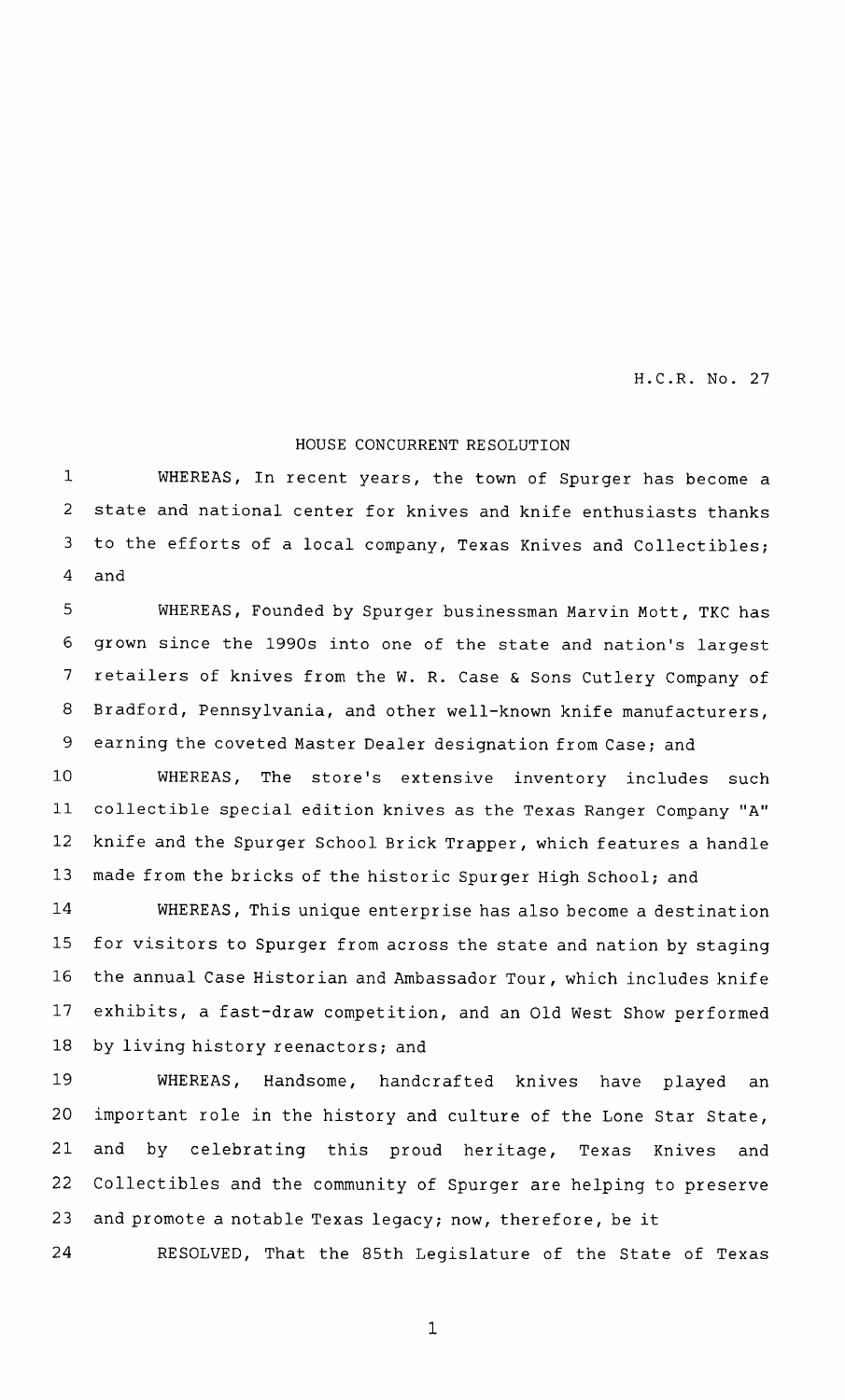H.C.R. No. 27 <sup>1</sup> hereby designate Spurger as the official Knife Capital of Texas; and, be it further RESOLVED, That, in accordance with the provisions of Section 2 3

391.003(e), Government Code, this designation remain in effect until the 10th anniversary of its designation. 5 4

White